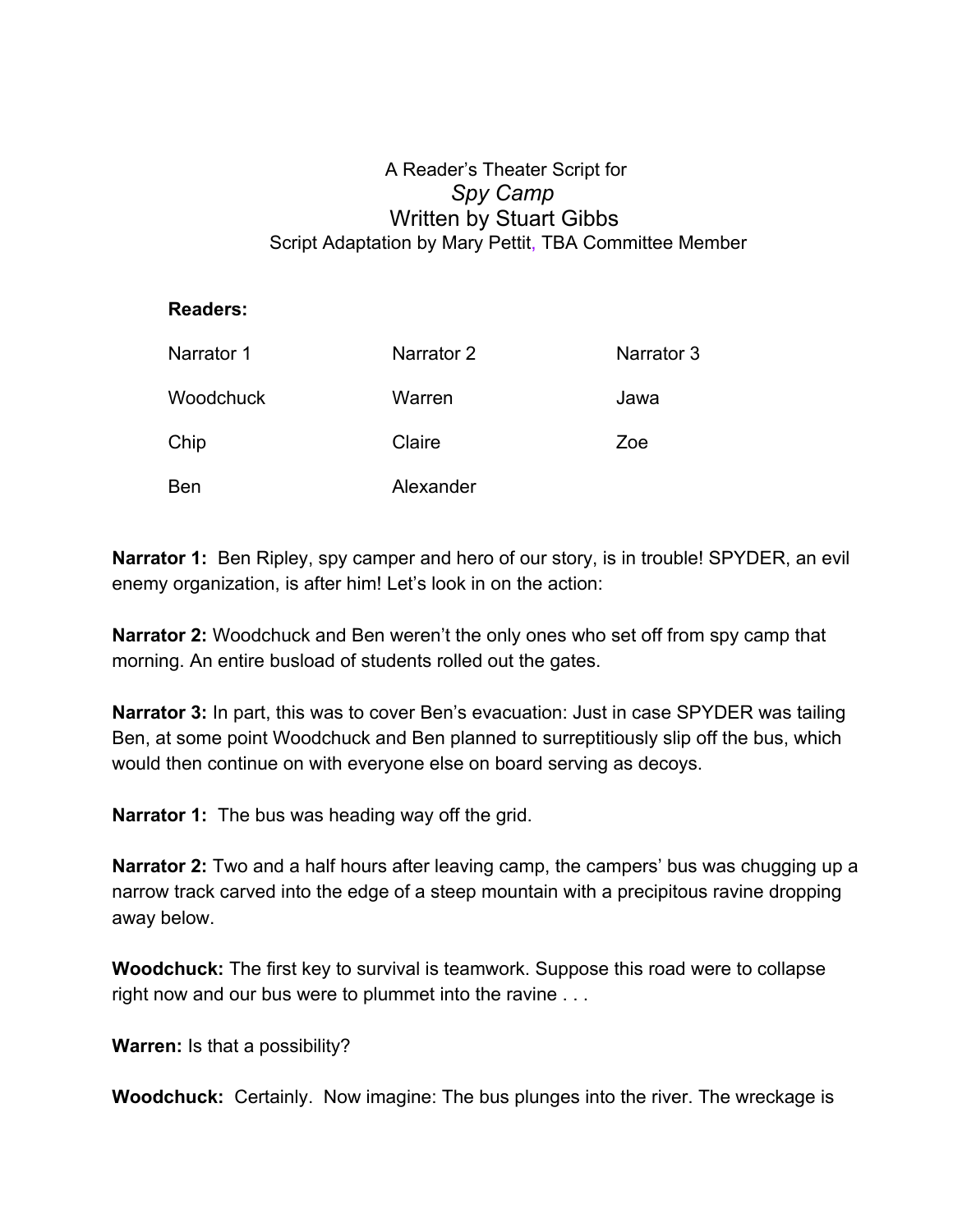hideous. The carnage is terrible. But a few of you manage to escape. What is the first thing you do?

**Jawa:** Call nine-one-one and have the wilderness patrol come rescue us.

**Woodchuck:** Er, let's assume there's no phones. What do you do to survive?

**Warren:** Eat the dead people!

**Narrator 3:** Everyone on the bus glared at him, disgusted.

**Warren:** What? We're going to need protein.

**Chip:** [ignoring Warren] We start down the river. That will lead us to civilization.

**Claire:** You don't just head off into the wilderness! That's dangerous.

**Chip:** Well, what are we supposed to do? Just stay in the bottom of the ravine and starve to death?

**Warren:** We wouldn't starve. There'll be plenty of fresh people...

**Zoe:** Dude. Drop the whole cannibal thing.

**Claire:** You don't leave the site of an accident. When help comes that's where they're going to look.

**Woodchuck:** If this were a true survival situation, we would not have time or energy to waste. The first thing you do in a life-or-death situation is figure out how to work together.

**Jawa:** Why is it safer to stay with the wreck than to head to civilization?

**Woodchuck:** Survival is like a chess game. You have to think several steps ahead. Once you analyze everything, you choose the course with the least risk.

**Narrator 1:** While Woodchuck had been speaking, Ben had been looking forward. The driver was watching him. Ben kept his gaze fixed on the mirror above the bus driver's head.

**Narrator 2:** The driver's eyes flicked up again, locking with Ben's. They were ice blue.